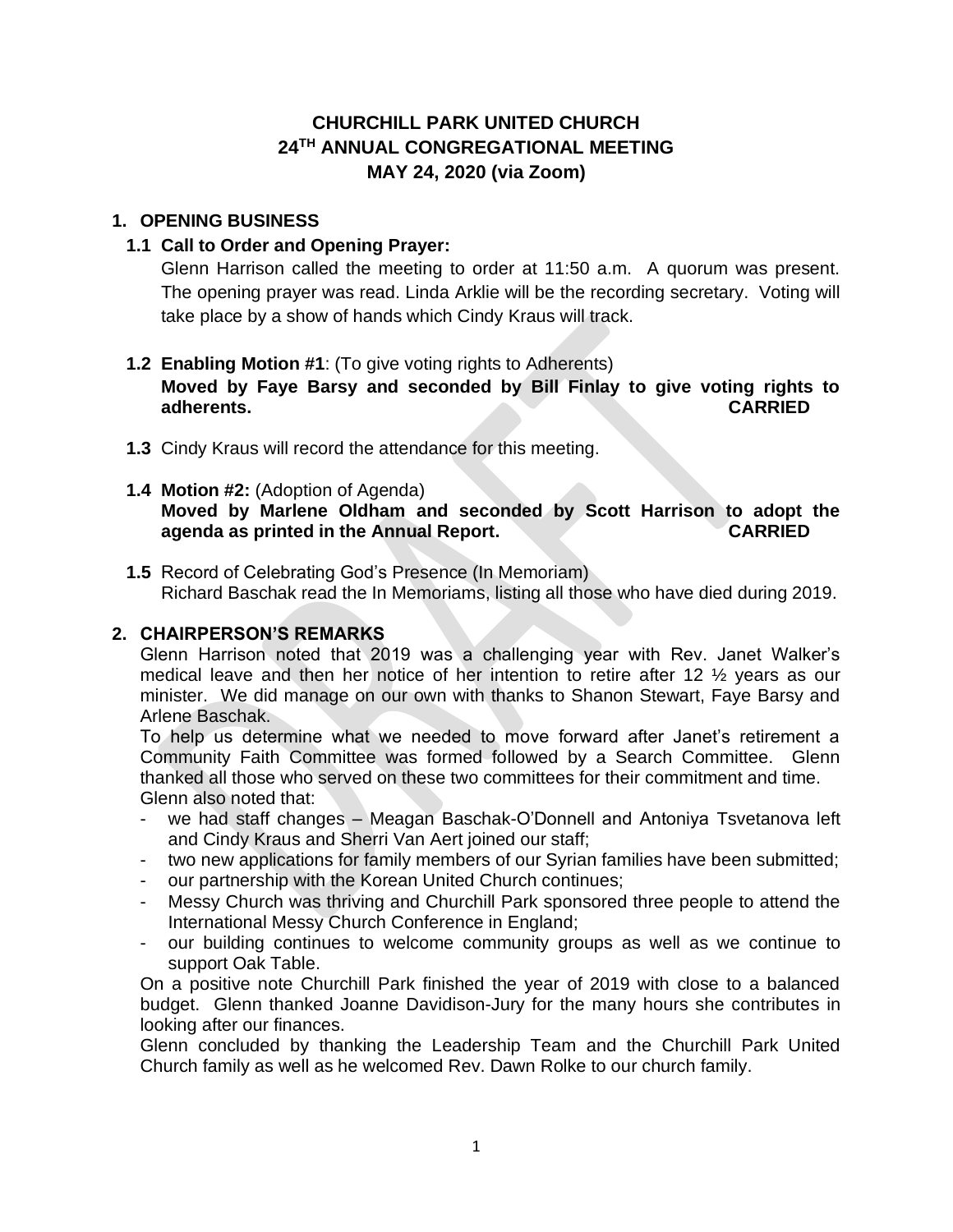### **3. APPROVAL OF MINUTES OF THE CONGREGATIONAL MINUTES Motion #3: Moved by John Oldham and seconded by Margaret Kelly that the congregation approve the minutes of the congregational meetings in 2019 and 2020 held on Feb. 24, 2019, Sept. 29, 2019, Nov. 24, 2019 and Feb. 16, 2020.**

**CARRIED**

### **4. REVIEWED FIANANCIAL STATEMENTS FOR 2019**

Joanne Davidson-Jury reviewed the 2019 Reviewed Financial Statements noting the year ended in almost a break-even position with a slight deficit of \$555.00. The Restorative Care funds from the United Church benefit plan for Janet helped in balancing the budget.

Joanne reported that the Solar Project installer became overbooked and was unable to complete the project but said they will refund our money. Another firm was hired and we are now awaiting inspections by the City of Winnipeg and Manitoba Hydro. Due to the monies from the first installer not being received at this time we have received a "qualified review" as we are unsure if this money will ever be returned due to pending lawsuits by and against the company involved. The Planned Gift Fund has been financing the Solar Project.

**Motion #4: Approval of the 2019 Reviewed Financial Statement: Moved by Joanne Davidson-Jury and seconded by Glenn Merritt that the congregation accept the 2019 reviewed financial statement. CARRIED**

### **5. REPORTS FROM LEADERSHIP TEAM AND INTEREST GROUPS Motion #5: Moved by Shanon Stewart and seconded by Allison Bloomer to receive the Annual Report 2019. CARRIED**

### **6. PROPOSED BUDGET FOR 2020**

**6.1** Joanne Davidson-Jury reviewed the proposed budget for 2020 noting this is now subject to the Covid-19 impact. Salary increases were 1.9%.

In the revenue section an \$8000 grant was budgeted for summer students but this will not be happening. The overall budget was less as we were not sure when the new minister would be hired and the start date. The revenue to the end of April is down approximately 20%. The Koreans continue to make their monthly transfers.

#### **Motion #6: Approval of 2020 Budget**

**Moved by Joanne Davidson-Jury and seconded by Bill Finlay that the 2020 budget as presented in the Annual Report be approved, including the M&S (\$6900) and Oak Table (\$1,000) commitments. CARRIED**

**6.2 Motion #7: Appointment of The Exchange Group Chartered Accountants as Reviewer for 2020:**

**Moved by Joanne Davidson-Jury and seconded by Wayne Arklie that The Exchange Group Chartered Accountants be appointed as financial reviewer for 2020. CARRIED**